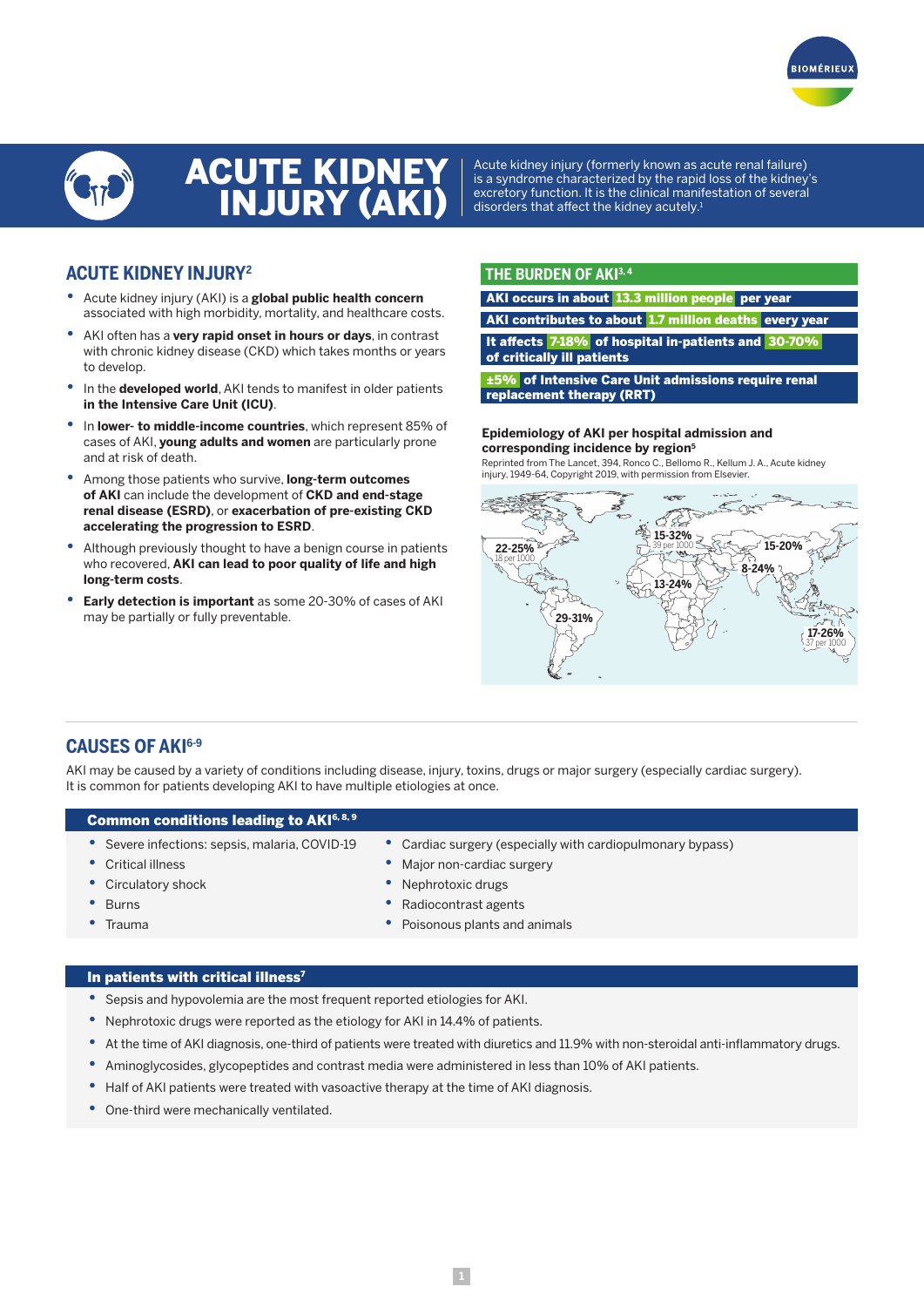

### **STAGES OF AKI6**

AKI is defined by the **Kidney Disease: Improving Global Outcomes (KDIGO)** consensus classification and is staged for severity according to the following criteria.

### KDIGO staging of AKI6

| <b>Stage</b> | <b>Serum creatinine</b>                                                                                                                                                                                                                                         | Urine output                                                            |
|--------------|-----------------------------------------------------------------------------------------------------------------------------------------------------------------------------------------------------------------------------------------------------------------|-------------------------------------------------------------------------|
|              | 1.5-1.9 times baseline<br>OR<br>$\geq$ 0.3 mg/dL ( $\geq$ 26.5 µmol/L) increase                                                                                                                                                                                 | $<$ 0.5 mL/kg/h for 6-12 hours                                          |
| 2            | 2.0-2.9 times baseline                                                                                                                                                                                                                                          | $<$ 0.5 mL/kg/h for $\geq$ 12 hours                                     |
| 3            | 3.0 times baseline<br><b>OR</b><br>Increase in serum creatinine to $\geq$ 4.0 mg/dL ( $\geq$ 353.6 µmol/L)<br><b>OR</b><br>Initiation of renal replacement therapy<br><b>OR</b><br>In patient <18 years, decrease in eGFR to <35 mL/min per 1.73 m <sup>2</sup> | $<$ 0.3 mL/kg/h for $\geq$ 24 hours<br>OR<br>Anuria for $\geq$ 12 hours |

eGFR: estimated Glomerular Filtration Rate

### Conceptual framework and targeted approach for raising awareness of AKI4

Reprinted from Kidney Int., 84(3), Lewington A., Cerdá J., Mehta R. Raising Awareness of Acute Kidney Injury: A Global Perspective of a Silent Killer, Copyright 2013, with permission from Elsevier.



### **CLINICAL PRESENTATION4, 6**

- **•** AKI is a process that evolves from early injury through severe damage, resulting in kidney failure and the need for RRT. The natural course can vary from complete renal recovery to dialysis dependency or death.
- **•** Unlike myocardial infarction and stroke, **kidney disease is largely asymptomatic**, and kidney injury may be discovered only late in the course.
- **•** For this reason, the Kidney Disease: Improving Global Outcomes (KDIGO) guideline begins with patients at high risk of AKI, and not with patients who already have the condition.
- **•** Although a number of susceptibilities (e.g. advanced age, underlying chronic disease) and exposures (e.g. sepsis, critical illness, shock, burns, trauma, cardiac surgery, major non-cardiac surgery, nephrotoxic drugs, radiocontrast agents) for AKI have been identified, there is no reliable way for a clinician to use this information to establish a clear risk profile.

### Risk groups for AKI6

- **•** Dehydration or volume depletion
- **•** Advanced age
- **•** Female gender
- **•** Black race
- **•** Chronic kidney disease (CKD)
- **•** Chronic diseases (heart, lung, liver)
- **•** Diabetes mellitus
- **•** Cancer
- **•** Anemia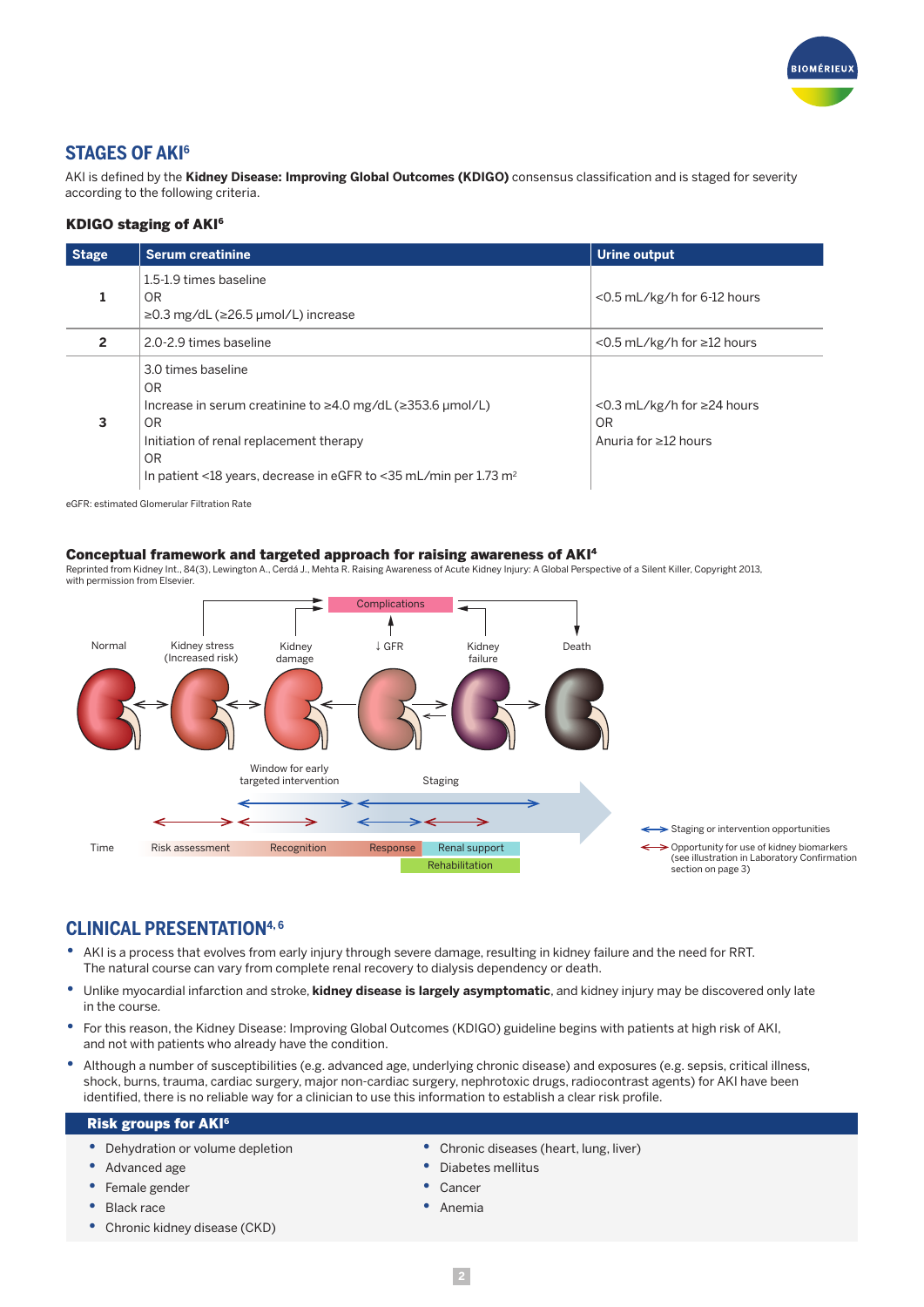

### **DIAGNOSTIC APPROACH10**

- **•** Clinical diagnosis of AKI is guided by standard criteria based on **changes in serum creatinine (SCr), urine output (UO) or both**.
- **•** Severity of acute kidney injury is determined by the **magnitude of increase** in serum creatinine or decrease in urine output.

### **LABORATORY CONFIRMATION**

### CLASSICAL AND NOVEL BIOMARKERS<sup>5, 11, 12</sup>

**SCr and UO are classical biomarkers** used to diagnose AKI, but both have serious limitations in defining the presence and severity of AKI.

- **• SCr lacks sensitivity** and only starts to increase when approximately 50% of glomerular filtration rate (GFR) is lost. It is also influenced by confounders such as muscle mass, fluid therapy and muscle injury.
- **• UO lacks specificity** and is also affected by confounders such as intravenous fluid therapy, diuretics and hemodynamic status.

Recently, **novel AKI biomarkers** have been discovered, which can be measured in blood or urine and can predict the subsequent development of AKI. Several molecules have been identified as potential markers for early detection of kidney damage before serum creatinine rises. To date, clinical trials have been completed, and some biomarkers have gained official regulatory approval. Current evidence from clinical studies supports the use of these new biomarkers in the prevention and management of AKI.

- **• Stress biomarkers** indicate cell stress; cell stress can resolve or progress to damage or alter kidney function.
- **• Damage biomarkers** indicate structural damage that may or may not be associated with reduced kidney function.

#### Characteristics of acute kidney injury biomarkers5

Reprinted from The Lancet, 394, Ronco C., Bellomo R., Kellum J. A., Acute kidney injury, 1949-64, Copyright 2019, with permission from Elsevier.

| <b>Biomarker</b>                                                                                                       | <b>Sample</b><br>type | <b>Class</b>    | <b>Appearance or</b><br>peak after injury*                            | <b>Functional role in the kidney</b>                                                                                                                                                                                                                                                                                                                    |
|------------------------------------------------------------------------------------------------------------------------|-----------------------|-----------------|-----------------------------------------------------------------------|---------------------------------------------------------------------------------------------------------------------------------------------------------------------------------------------------------------------------------------------------------------------------------------------------------------------------------------------------------|
| Tissue inhibitor of<br>metalloproteinases-2 (TIMP-2)<br>and Insulin-like growth factor-<br>binding protein 7 (IGFBP-7) | Urine                 | <b>Stress</b>   | Immediately after<br>cardiopulmonary<br>bypass; peaks at<br>$6 - 24h$ | Cell-cycle arrest: can induce cell-cycle arrest - thought to<br>be a protective mechanism                                                                                                                                                                                                                                                               |
| Neutrophil gelatinase<br>associated lipocalin (NGAL)                                                                   | Urine or<br>plasma    | Damage          | <4 h after<br>cardiopulmonary<br>bypass; peaks at<br>4-6 h            | Iron trafficking: binds to iron-siderophore complexes in renal<br>tubular epithelial cells; tubular epithelial genesis: forms<br>an iron-siderophore complex (holo-neutrophil gelatinase<br>associated lipocalin), which is secreted by the ureteric bud,<br>and can induce the genesis of tubular epithelium; anti-<br>inflammatory and anti-apoptotic |
| Kidney injury molecule-1<br>$(KIM-1)$                                                                                  | Urine                 | Damage          | 12-24 h; peaks at<br>2-3 days                                         | Renal recovery and tubular regeneration: clearance of<br>apoptotic bodies; anti-inflammatory effect                                                                                                                                                                                                                                                     |
| Liver-type fatty acid binding<br>protein (L-FABP)                                                                      | Urine                 | Damage          | Unknown                                                               | Fatty acid uptake and intracellular transport: mobilises lipid<br>peroxides from cytoplasm of tubular epithelial cells to tubular<br>lumen; L-FABP gene expression is increased by peroxisome<br>proliferator activated receptor- $\alpha$ and hypoxaemia                                                                                               |
| Cystatin C                                                                                                             | Serum<br>or urine     | <b>Function</b> | <b>NA</b>                                                             | None, filtration marker: cystatin C is normally taken up<br>by renal tubular epithelial cells; as such its appearance<br>in the urine indicates tubular dysfunction                                                                                                                                                                                     |
| Pro-enkephalin<br>NA: not applicable.                                                                                  | Urine                 | Function        | <b>NA</b>                                                             | None, filtration marker                                                                                                                                                                                                                                                                                                                                 |

NA: not applicable.<br>\* Available evidence for the time from injury to detection of the marker. Filtration markers have a variable relationship to injury so specific times are not possible to establish.

#### Opportunities for timed and targeted therapy in AKI13

Reprinted from Kidney Int., 77(11), Mehta R. Timed and targeted therapy for acute kidney injury: a glimpse of the future, 947-949, Copyright 2010, with permission from Elsevier.



Surveillance could be initiated for high-risk individuals on the basis of clinical and biomarker criteria. Sequential assessment of biomarkers may permit identification of a window of opportunity in which kidney injury has been initiated but has not progressed to renal functional change. The duration of this window is inherently dependent on the type and site of injury and the nature and specificity of the biomarkers to determine the targets for intervention. Progression of kidney injury would be determined by development of functional changes staged on the basis of the severity of kidney injury. Biomarkers could further define progression, determine need for additional interventions, and predict prognosis. GFR, glomerular filtration rate.

Staging or intervention opportunities

> Opportunity for use of kidney biomarkers